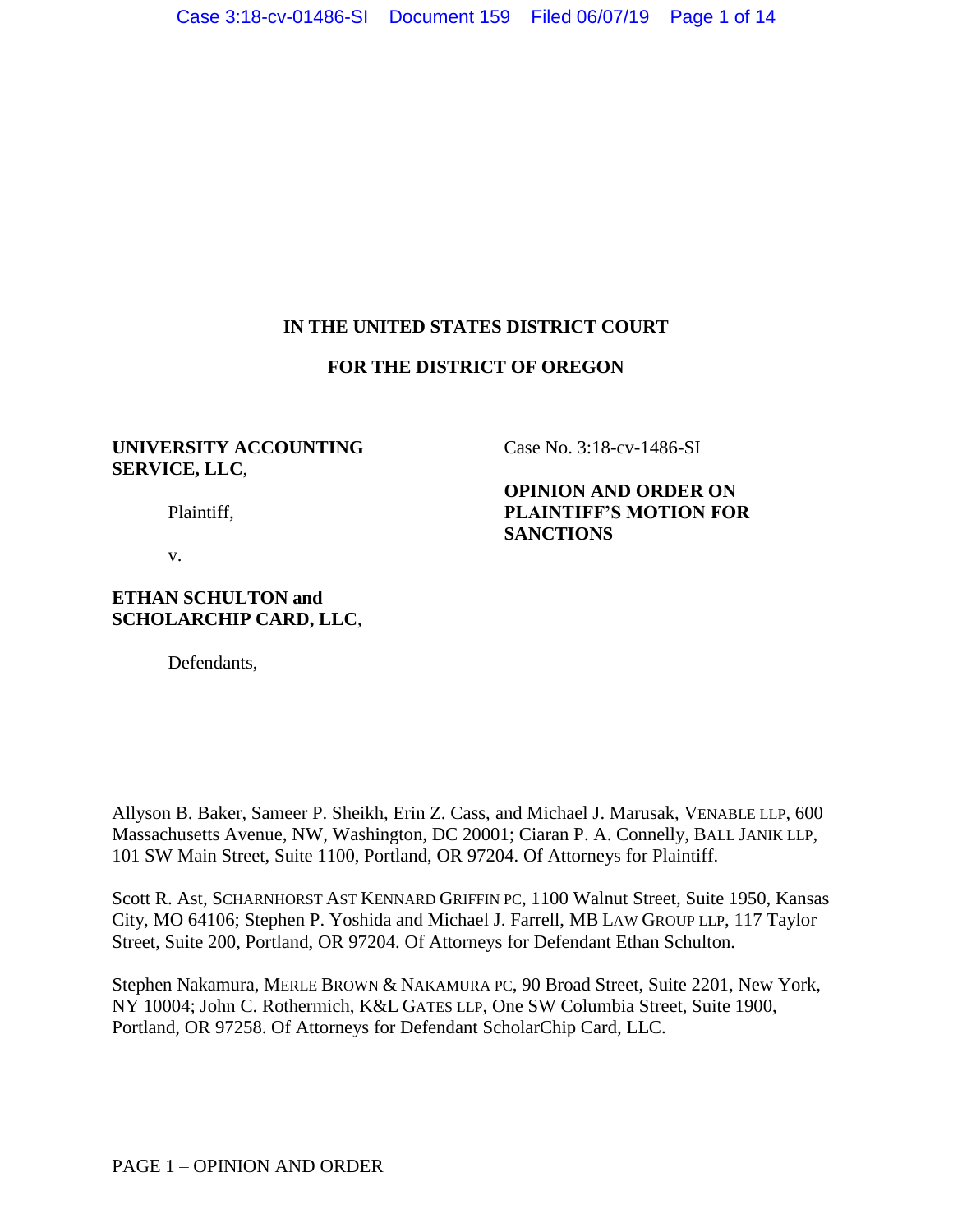### **Michael H. Simon, District Judge.**

Plaintiff University Accounting Service, LLC ("UAS") brings this lawsuit against Defendants ScholarChip Card, LLC ("ScholarChip") and Ethan Schulton ("Schulton"), who previously worked for ScholarChip. Before the Court is UAS's motion against Schulton for casedispositive sanctions or, in the alternative, lesser sanctions. UAS asserts that Schulton destroyed relevant electronically stored information with the intent of depriving UAS of the use of that evidence in this lawsuit. For the reasons that follow, the Court denies Plaintiff's motion for casedispositive sanctions but grants Plaintiff's alternative motion for lesser sanctions.

## **STANDARDS**

"Spoliation is the destruction or significant alteration of evidence, or failure to preserve property for another's use as evidence in pending or reasonably foreseeable litigation." *Allstate Ins. Co. v. Hamilton Beach/Proctor Silex, Inc.*, 473 F.3d 450, 457 (2d Cir. 2007) (quoting *West v. Goodyear Tire & Rubber Co.*, 167 F.3d 776, 779 (2d Cir. 1999)). Rule 37(e) of the Federal Rules of Civil Procedure sets forth the standards and consequences if a party in litigation destroys or fails to preserve relevant electronically stored information. That rule provides:

> FAILURE TO PRESERVE ELECTRONICALLY STORED INFORMATION. If electronically stored information that should have been preserved in the anticipation or conduct of litigation is lost because a party failed to take reasonable steps to preserve it, and it cannot be restored or replaced through additional discovery, the court:

(1) upon finding prejudice to another party from loss of the information, may order measures no greater than necessary to cure the prejudice; or

(2) only upon finding that the party acted with the intent to deprive another party of the information's use in the litigation may:

> (A) presume that the lost information was unfavorable to the party;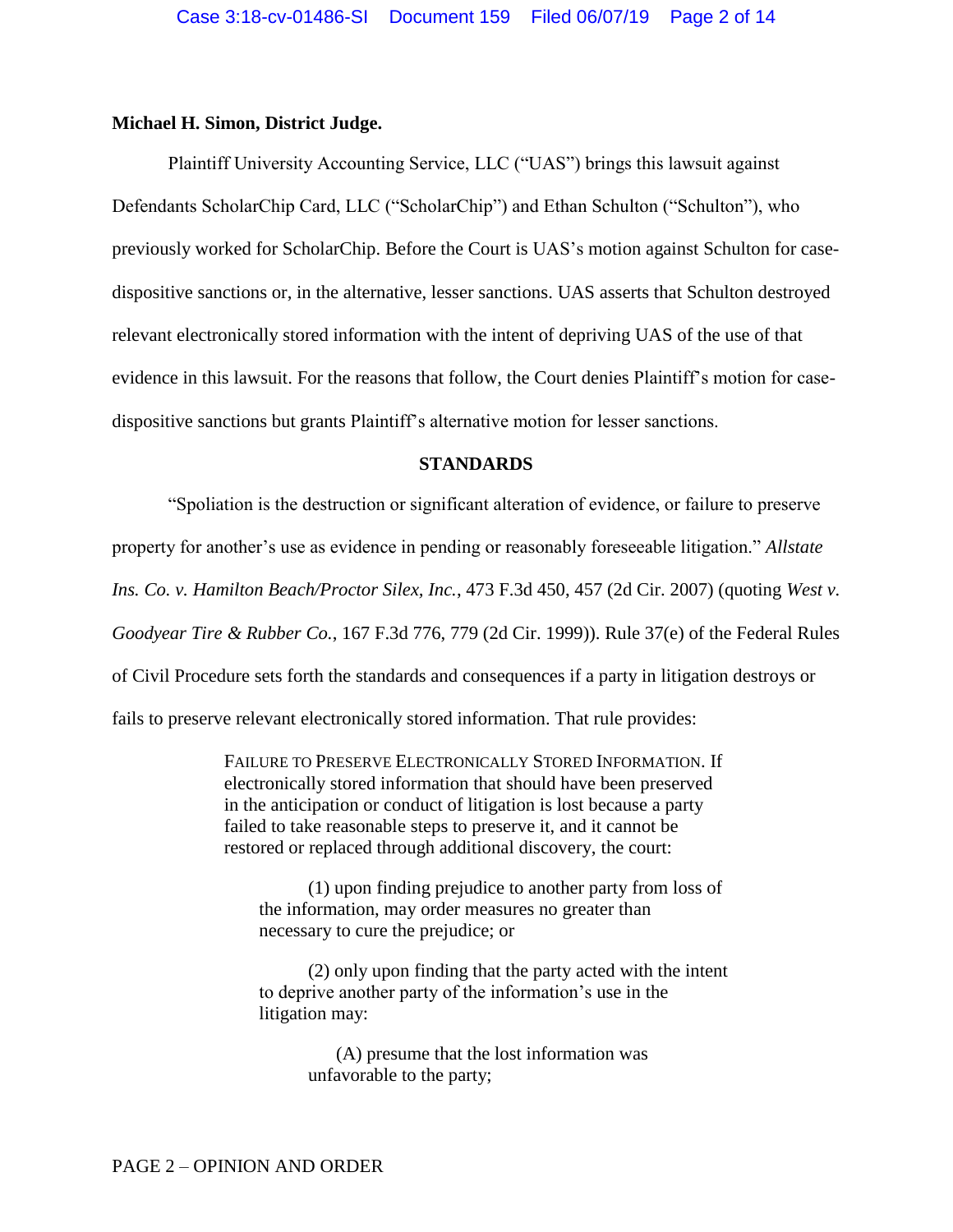(B) instruct the jury that it may or must presume the information was unfavorable to the party; or

(C) dismiss the action or enter a default judgment.

Fed. R. Civ. P. 37(e).

The current text of Rule 37(e) was adopted in 2015 to replace the 2006 version of that

rule. As explained by the Rules Advisory Committee in 2015:

Subdivision (e)(2) requires a finding that the party acted with the intent to deprive another party of the information's use in the litigation. This finding may be made by the court when ruling on a pretrial motion, when presiding at a bench trial, or when deciding whether to give an adverse inference instruction at trial. If a court were to conclude that the intent finding should be made by a jury, the court's instruction should make clear that the jury may infer from the loss of the information that it was unfavorable to the party that lost it only if the jury first finds that the party acted with the intent to deprive another party of the information's use in the litigation. If the jury does not make this finding, it may not infer from the loss that the information was unfavorable to the party that lost it.

Subdivision (e)(2) does not include a requirement that the court find prejudice to the party deprived of the information. This is because the finding of intent required by the subdivision can support not only an inference that the lost information was unfavorable to the party that intentionally destroyed it, but also an inference that the opposing party was prejudiced by the loss of information that would have favored its position. Subdivision (e)(2) does not require any further finding of prejudice.

Courts should exercise caution, however, in using the measures specified in (e)(2). Finding an intent to deprive another party of the lost information's use in the litigation does not require a court to adopt any of the measures listed in subdivision (e)(2). The remedy should fit the wrong, and the severe measures authorized by this subdivision should not be used when the information lost was relatively unimportant or lesser measures such as those specified in subdivision (e)(1) would be sufficient to redress the loss.

Fed. R. Civ. P. 37(e)(2) advisory committee's note to 2015 amendment.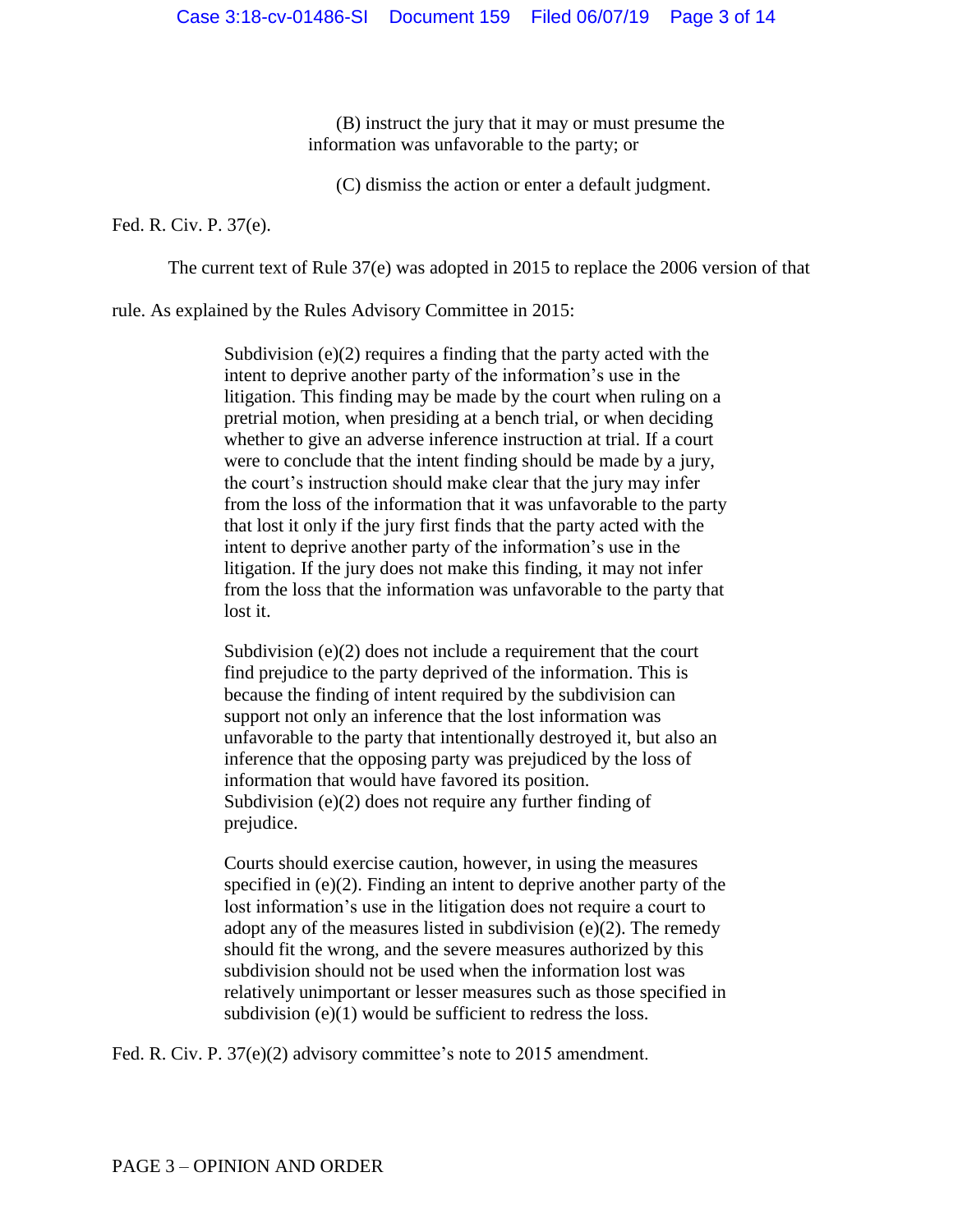### **BACKGROUND**

## **A. The Parties and Their Lawsuits**

UAS is a student loan servicing company and a wholly owned subsidiary of Transworld Systems, Inc. ("TSI"), a debt collection and receivables management company. The clients or customers of UAS are lenders who provide student loans. UAS assists its customers by documenting when student loan payments are made to lenders, ensuring that loan balances are accurately tracked, and maintaining loan documents for retrieval and later use.

ScholarChip is a technology company that provides software development and data security services. Dr. Maged Atiya ("Atiya") founded ScholarChip in 2000 and is currently its Chief Technology Officer ("CTO"). Schulton worked for ScholarChip from 2003 through the end of 2017, when he voluntarily resigned to pursue other activities. At the time of his resignation, Schulton was one of the leading software developers at ScholarChip.

In May 2006, UAS entered into three contracts with ScholarChip. They are referred to as: (1) the Master Terms and Conditions ("MTC"); (2) the Software Development Agreement ("SDA"); and (3) the Hosting Support Services Agreement ("HSSA") (collectively, the "Agreements"). Through the Agreements, UAS hired ScholarChip to, among other things, create for UAS a unique, proprietary software platform ("eUAS Software") and to host data provided to or accessed by ScholarChip for the benefit of UAS and its customers ("Client Data"). Client Data is described in the MTC as also "including but not limited to all reports provided by ScholarChip" to UAS concerning services such as hosting, maintenance, and support services. The MTC also includes confidentiality provisions requiring, among other things, that ScholarChip "shall take appropriate action, by instruction to or agreement with its employees," to maintain the confidentiality of confidential information including all information defined under the MTC as "Confidential Information."

#### PAGE 4 – OPINION AND ORDER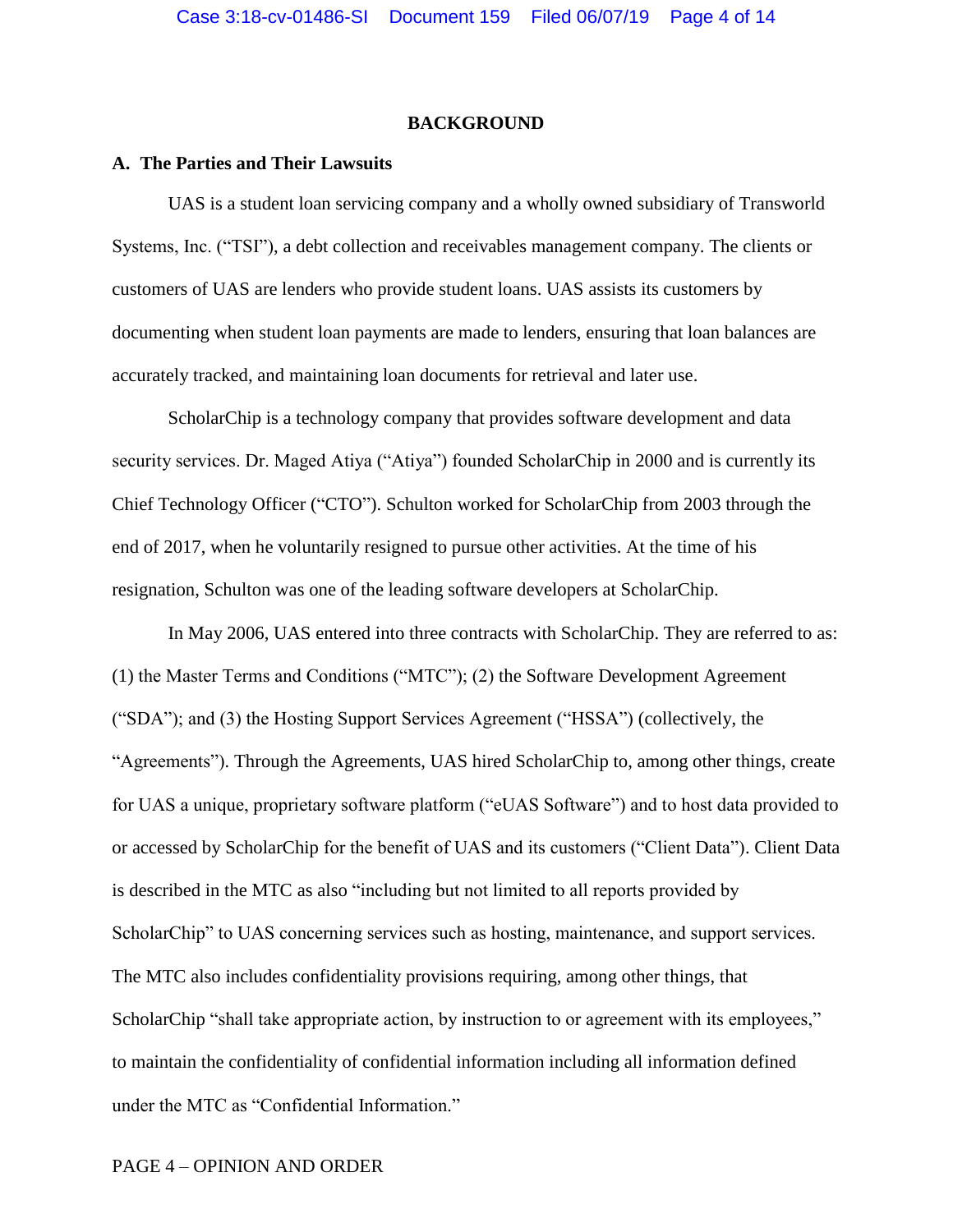Under the MTC, UAS's Confidential Information includes "customer lists, customer and supplier identities and characteristics, agreements, marketing knowledge and information, sales figures, pricing information, marketing plans and business plans." MTC § 8.2. ScholarChip must use the Confidential Information or Client Data solely for the purpose of performing its obligations under the Agreements. MTC § 8.3. To the extent ScholarChip discloses Confidential Information to "persons in its organization who have a need to know for purposes of performing the [Agreements] or for a purpose consistent with the terms of the [Agreements]," such disclosure must be "then only pursuant to an agreement that such persons will maintain the Confidential Information or Client Data in confidence and will not use or disclose to others except in accordance with this paragraph." MTC § 8.3.

According to UAS, Schulton was the lead software developer and chief architect of the eUAS Software. His responsibilities included the coding, development, and maintenance of the eUAS Software, as well as ensuring the security and safe keeping of UAS's Client Data. Schulton was UAS's primary contact at ScholarChip for all technical needs and questions or requests relating to the eUAS Software. In addition, Schulton was responsible for providing "webinars," or personalized tutorial sessions, to UAS's customers to educate them on eUAS Software features, provide technical support, and answer customer-specific questions. UAS entrusted ScholarChip, and its employees, including Schulton, with access to UAS's Client Data and UAS's Confidential Information, including (according to UAS) customer lists, customer preferences, and other customer-specific intelligence that Schulton was exposed to while providing eUAS webinars.

Also according to UAS, in February 2016, ScholarChip told UAS that UAS would have to pay substantially higher fees if it wanted to continue using the eUAS Software platform.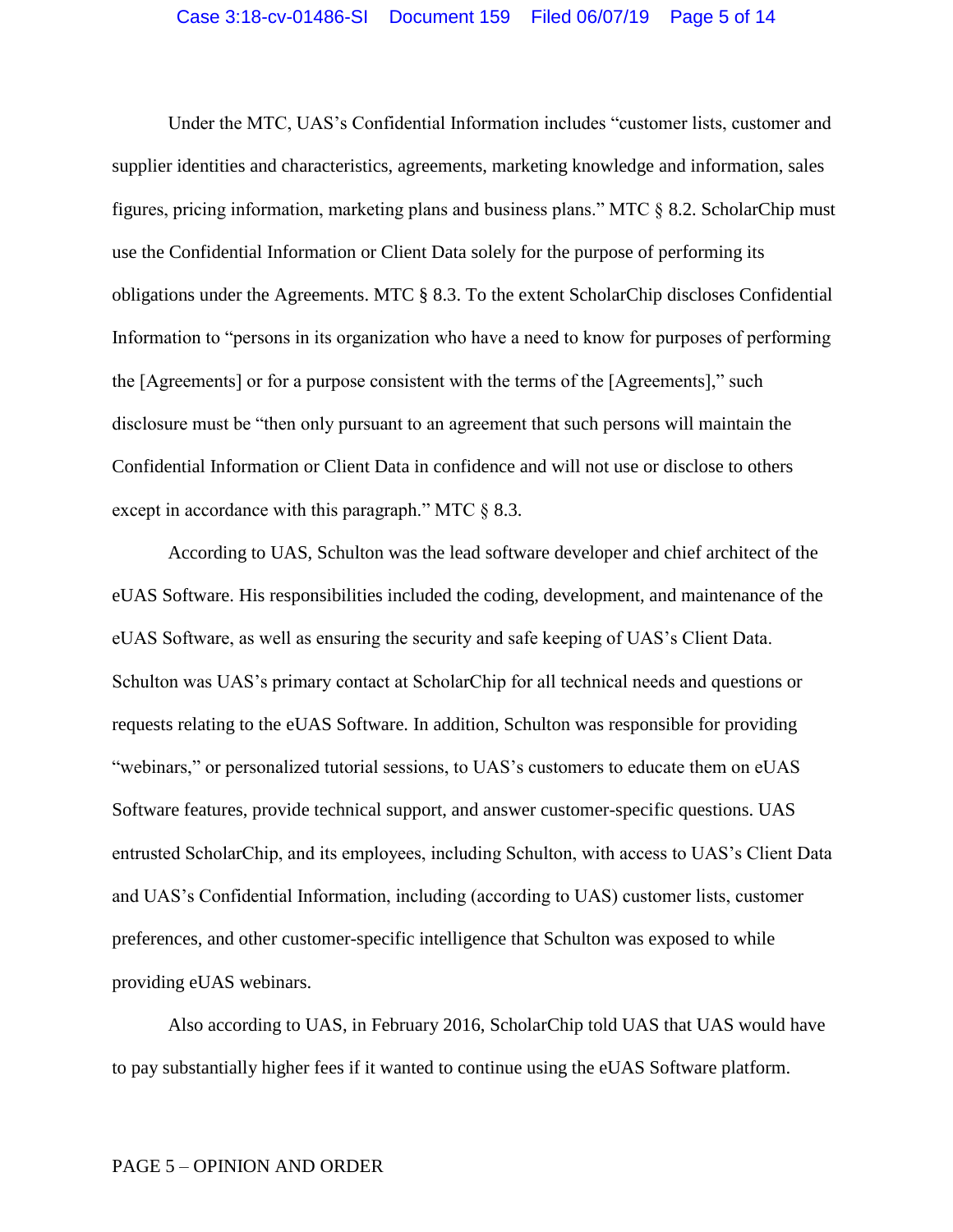#### Case 3:18-cv-01486-SI Document 159 Filed 06/07/19 Page 6 of 14

Otherwise, UAS's access would be terminated. In March 2016, Schulton recognized the possibility that UAS might bring a lawsuit. On March 29, 2016, Schulton sent an email to ScholarChip's founder and CTO Atiya stating, among other things: "To ensure UAS/TSI has no fuel for a lawsuit, should we provide them with the source code now?" During the following month, April 2016, Schulton sent an email to his legal counsel, and copied others within ScholarChip, about forming a new legal entity, "Online Financial Management Technologies, LLC."

In February 2017, UAS met with Atiya, and possibly others at ScholarChip as well, and told him that UAS had identified an alternative platform and intended to move, or migrate, its Client Data away from ScholarChip. ScholarChip then demanded from UAS a significant increase in fees for allowing UAS to migrate its Client Data away from ScholarChip. In March 2017, Schulton declined a request from UAS to perform certain software development work relating to eUAS. Schulton told UAS that the requested modifications and other work were no longer available to UAS. In June 2017, ScholarChip limited UAS's access to the eUAS Software by terminating UAS's access to a development and test environment that UAS contends was necessary for UAS to test features and ensure the eUAS system was functioning properly for UAS's customers.

Also in June 2017, UAS filed a lawsuit against ScholarChip in federal court in the Eastern District of Wisconsin. That court dismissed the lawsuit in October 2017 for lack of personal jurisdiction. Shortly thereafter, ScholarChip filed a complaint in October 2017 against UAS in federal court in the Eastern District of New York. In that lawsuit, ScholarChip alleged that UAS failed to make certain payments for work that ScholarChip asserts it performed. UAS disputed ScholarChip's allegations and asserted counterclaims. That litigation is continuing.

### PAGE 6 – OPINION AND ORDER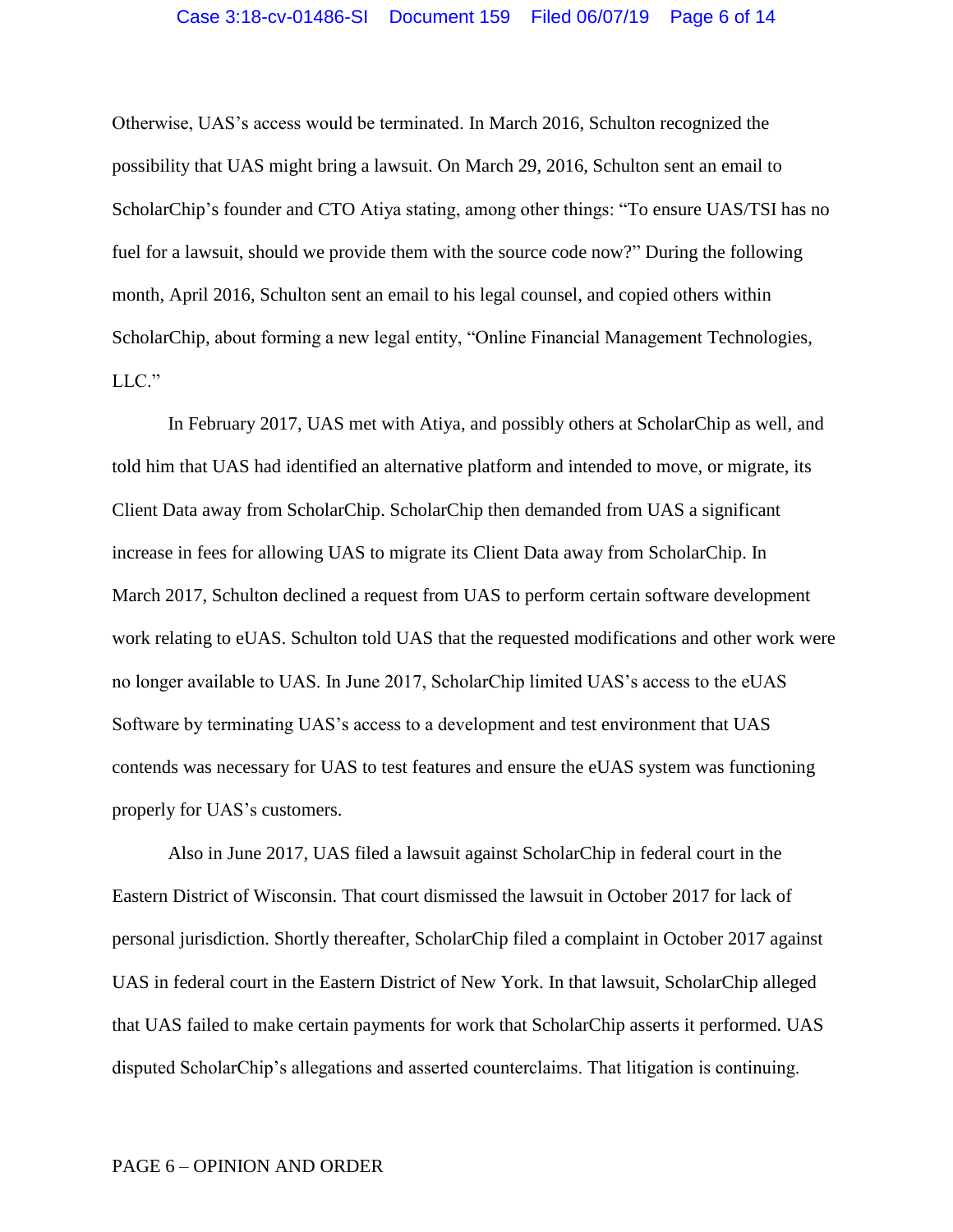## Case 3:18-cv-01486-SI Document 159 Filed 06/07/19 Page 7 of 14

On July 30, 2018, approximately seven months after Schulton voluntarily left ScholarChip's employment, Schulton sent an email both to UAS and Atiya. In that email, Schulton announced his intent to create a loan servicing system that would compete directly with UAS. He further said that he would create the system based on knowledge acquired during his 15 years at ScholarChip. Schulton added that he would be communicating with and soliciting business from UAS's customers that he learned about through his work at ScholarChip for UAS. Schulton explicitly named three such customers and individuals on UAS's customer list who served as UAS's direct point of contact at each of the customer companies. The subject line of Schulton's July 30th email was "some needed competition."

In August 2018, UAS filed this lawsuit in the District of Oregon against Schulton and ScholarChip, alleging three claims. As its first claim, UAS alleges that ScholarChip breached its contractual obligations based on Schulton allegedly taking, using, and disclosing UAS's Confidential Information and the eUAS software. UAS further alleges that ScholarChip failed to institute or enforce a non-disclosure and confidentiality agreement with Schulton sufficient to protect UAS's Confidential Information. UAS also alleges that ScholarChip breached its contractual obligations by assisting, facilitating, or encouraging Schulton's improper actions. As its second claim, UAS alleges that both ScholarChip and Schulton violated Oregon's Uniform Trade Secrets Act, Or. Rev. Stat. § 646.461, *et seq*. As its third claim, UAS alleges against both ScholarChip and Schulton intentional interference with economic relations, specifically UAS's relationships with its own customers for loan servicing.

### **B. Schulton's Spoliation of Evidence**

As previously noted, UAS sued ScholarChip in federal court in Wisconsin in June 2017. On September 1, 2017, Schulton sent an email to Atiya, stating that Schulton wanted to leave ScholarChip by the end December 2017. On September 6, 2017, Schulton sent another email to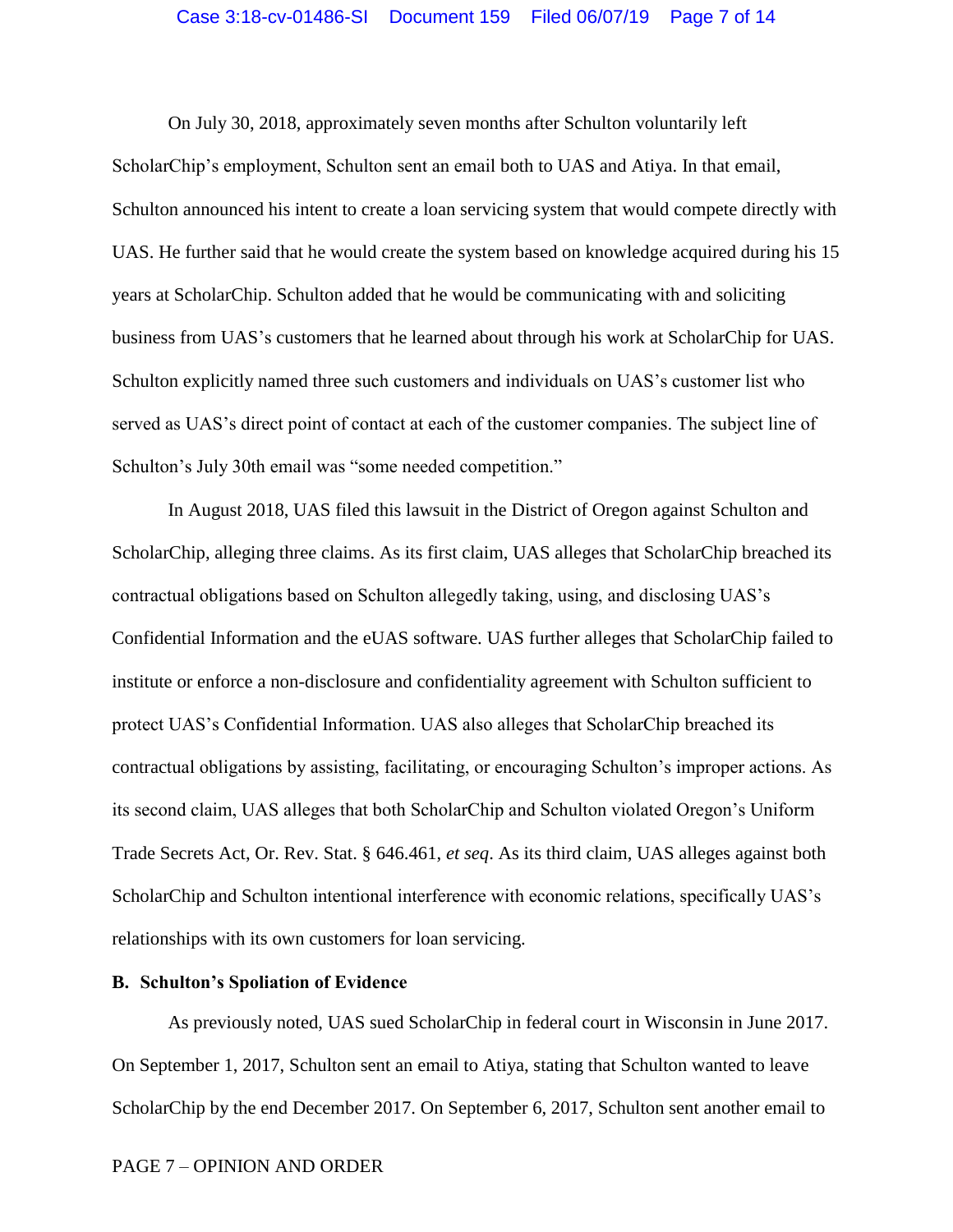### Case 3:18-cv-01486-SI Document 159 Filed 06/07/19 Page 8 of 14

Atiya, following up on their conversation from earlier that day and stating that Schulton anticipated becoming either "an entrepreneur or a freelancer." As Schulton stated in his deposition, also in September 2017, he used a "mechanism called Take Out" to export his entire ScholarChip e-mail account, which included all of its contents dating back to 2014, to Schulton's personal cloud storage account, known as a "One Drive" account. He also saved a copy of his ScholarChip email account on his personal computer. According to Schulton, "that extraction process took several days, and it produced an Inbox file, a very, very large Inbox file."

During his final months as an employee of ScholarChip in the fall of 2017, Schulton conducted recorded webinars directly with UAS clients, during which no UAS representative was in attendance. During these webinars, Schulton testified, UAS's clients described "the functionality they want built" and "we would demo the functionality that we were building for clients." As Schulton explained, "[i]t was a venue to both demo and gain information about what [UAS's] clients needed." Schulton saved electronic copies of these webinars to his personal computer, which he took with him and kept after he left ScholarChip's employment.

As also previously noted, ScholarChip sued UAS in federal court in New York in October 2017, and UAS asserted counterclaims. In February and March 2018, ScholarChip and UAS served third-party deposition and document subpoenas in connection with the New York litigation. On March 7, 2018, Schulton accepted service of a deposition and document subpoena. That subpoena called for production of responsive documents and things, including "all DOCUMENTS and ESI in YOUR possession, custody or control, irrespective of their physical location or whether such DOCUMENTS or ESI or other materials are possessed directly by YOU, YOUR attorneys, agents, employees, representatives, or investigators." The requests for

#### PAGE 8 – OPINION AND ORDER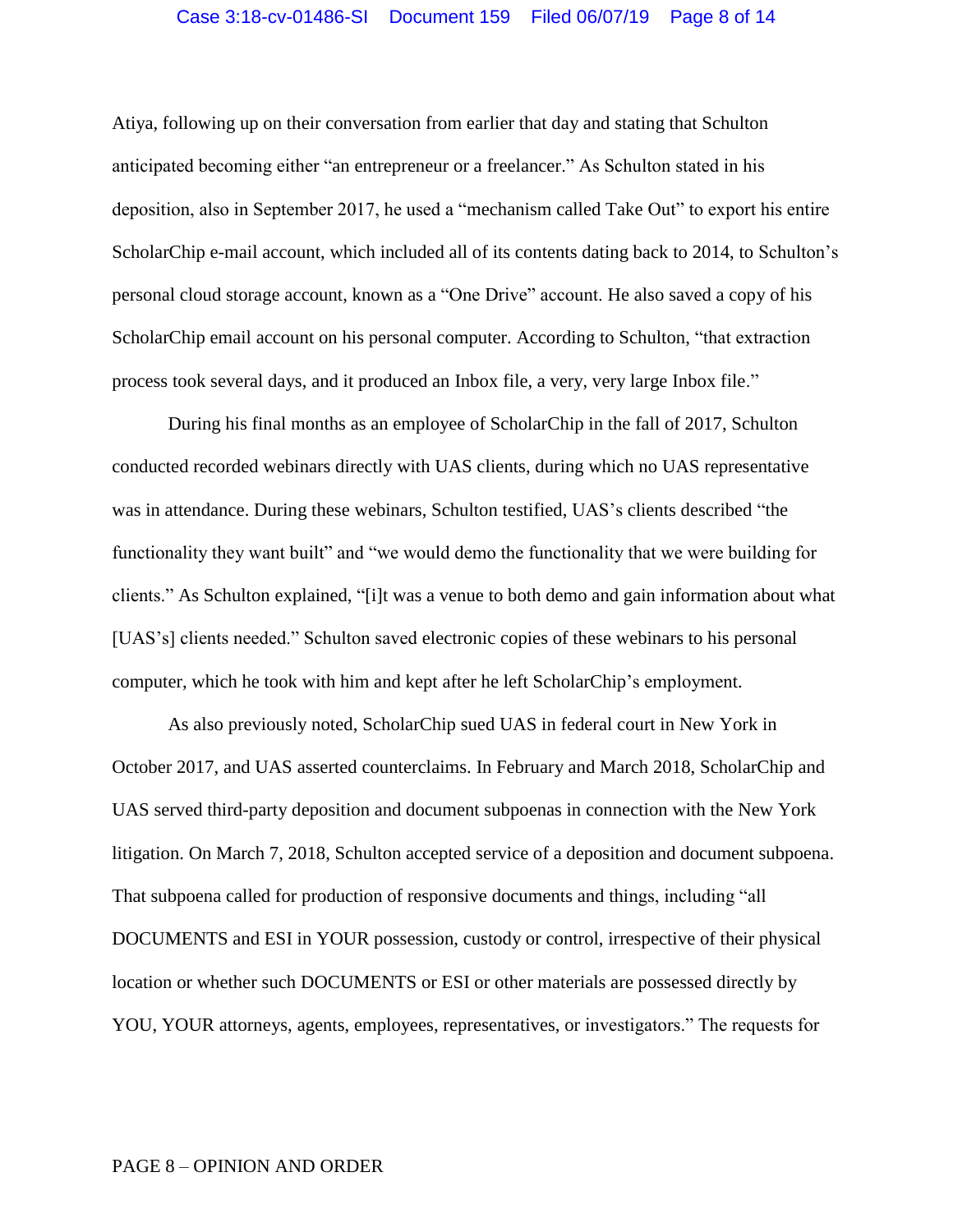production demanded communications, documents, and things pertaining to the eUAS Software

and UAS's Client Data. On July 30, 2018, Schulton responded:

I left ScholarChip with nothing but the knowledge gained over 15 years of employment. To use definitions from my recent document subpoena, I have no "CLIENT DATA," "DELIVERABLES," "SOFTWARE," or "WORK PRODUCT."

During his deposition, taken in October 2018, Schulton admitted that shortly after

accepting service of a document subpoena on March 7, 2018, he destroyed on March 11

responsive evidence located on his personal computer and in his personal cloud storage account.

As Schulton explained in his deposition:

In March, a couple of days after I was provided the subpoena, the document subpoena reminded me that I had downloaded, in September, a dump of my ScholarChip e-mail, that I had extracted per Maged's [Atiya's] request, for document discovery related to the UAS versus ScholarChip case in Wisconsin.

\* \* \*

At any rate, on March 11th, after the subpoena had been issued, having realized that I had a dump of my ScholarChip e-mail on my laptop, and this was the second instance of ScholarChip data that I found on my laptop, and wanting to destroy any access to that data so that I could legitimately say I have no access to this e-mail, I initiated a reinstallation of the operating system.

To be specific, I used what appears to be called, in Windows 10, a restore, which reverts the laptop back to the factory defined image. And it must do some type of obfuscation or shredding of the personal files that remain on the laptop.

So when one initiates a delete, it simply deletes a pointer or reference to that file in the directory structure.·The actual raw data remains on disk, and utilities can be used to extract that data.

So in shredding the remainder of the personal files on disk, I could guarantee myself that I had no additional access to that e-mail.

Now, I recognize fully that was in violation of the subpoena, but I -- I reasoned at the time that ScholarChip already had the e-mail,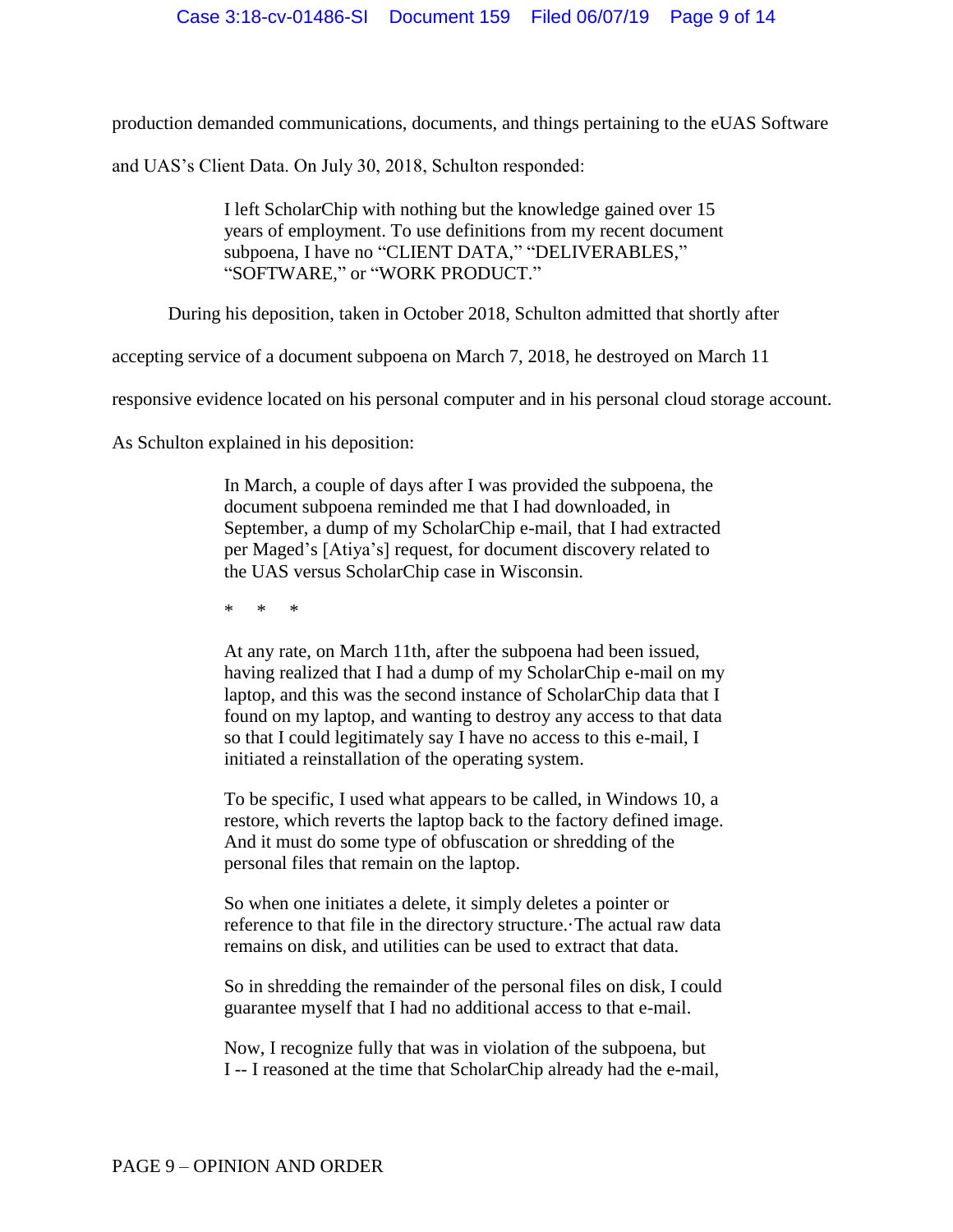and deletion was the safest path forward.·There was no reason to return the e-mail to ScholarChip, because they already had it.

\* \* \*

At any rate, I thought I got rid of the e-mail, but there was an Inbox file on my One Drive that still essentially had the e-mail. And I didn't discover the existence of that file until April 9th.

When I discovered the existence of that file on April 9th, I deleted and initiated a second restore on my computer, again with the rationale that I wanted to shred the existence of that Inbox file. Being a cloud account, it was synchronizing with my laptop, so I didn't realize it actually yanked the Inbox file back down and placed it on my laptop in the background via synchronization process.

But at any rate, I felt confident on April 9th that I no longer had any ScholarChip data.·That turned out to be false. The day before my TRO hearing, I -- because of the stress of the lawsuit, it ups the  $-$  it ups the  $-$ 

I decided to do another search and walked, again, directory by directory through my cloud accounts.·What I checked that time was my Dropbox account, and that's where I found the -- I believe it was a -- I found the file called 2017-01, I don't know what the – so essentially January 2017.·I don't know the precise date that the file was taken.

The name of the file was Private Client List, and I can't tell you what the extension was. My best conjecture is it's a PNG file, a screen shot.

In the TRO hearing [in the federal litigation in Oregon] I referred to the contents of that file. And although I never opened the file, I deleted the file as fast as I could, because I was petrified at its existence, because it's exactly the type of damning information that UAS wants to catch me with. The contents of the file, I believe, came from a query parameter on the management site.·The query parameter --

#### ECF 130-1 (Schulton Deposition).

Thus, among other things, the day before the TRO hearing held in this case on August 22,

2018, Schulton located and deleted the file known as UAS's "Private Client List," which listed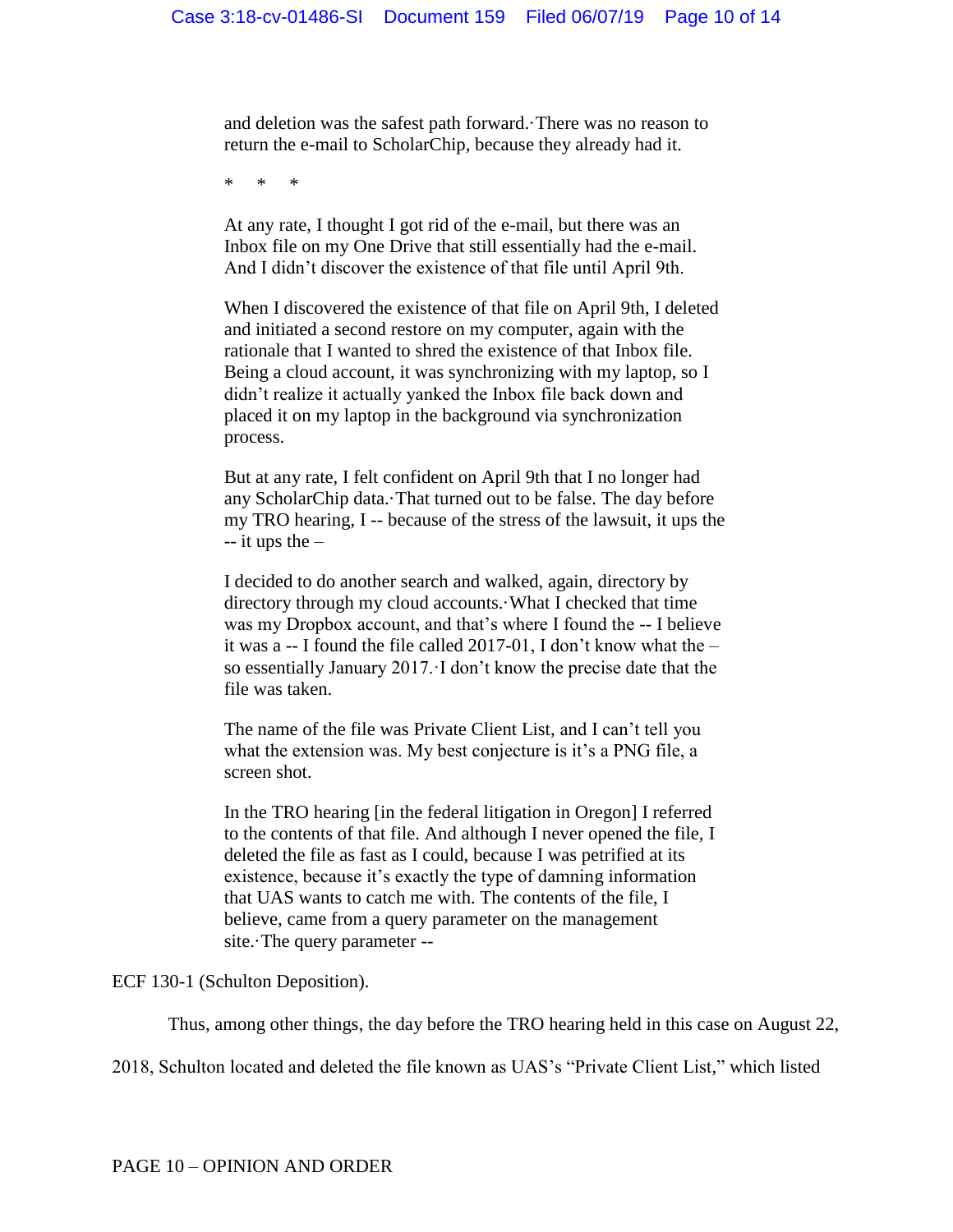UAS's clients in descending order by ScholarChip revenue. The next day, during the TRO hearing, Schulton testified under oath as follows:

> A. I discovered yesterday morning that I did have a list of clients in descending order by ScholarChip revenue on a – on a – on my Dropbox account that I had forgotten about. That is all I'm aware that I took. I immediately deleted it. It was tracking ScholarChip clients by revenue so we knew how to prioritize development. I overlooked it in the early months of this year.

When you left ScholarChip, did you take any code or information concerning the system?

A. No.

ECF 130-2. Although Schulton disclosed at the TRO hearing that he had taken this Private Client List of UAS's customers ranked by revenue, Schulton failed to inform the Court that when he left ScholarChip, he also had taken with him numerous recorded webinars conducted with UAS's clients and at least three years' worth of emails from his time at ScholarChip.

During discovery in this case, UAS requested from ScholarChip "documents relating to the Private Client List and Schulton's taking and destruction of his entire ScholarChip email inbox." According to UAS, ScholarChip's counsel represented that ScholarChip had searched for the documents and "could not locate any documents." ECF 157 (Second Baker Decl.), ¶ 12. UAS then moved to compel. In response, ScholarChip represented: "The fact is that ScholarChip still is uncertain what the 'private client list' that Mr. Schulton deleted actually was, despite its good faith effort to determine the 'query' about which Mr. Schulton testified in his deposition." ECF 134 at 5. Thus, the Private Client List cannot be restored or replaced through additional discovery.

Regarding Schulton's copying of ScholarChip's emails to his personal computer or cloud account before he left ScholarChip, ScholarChip states that it "has conducted a reasonable search for documents responsive to RFP No. 28 and UAS has identified no basis to require additional or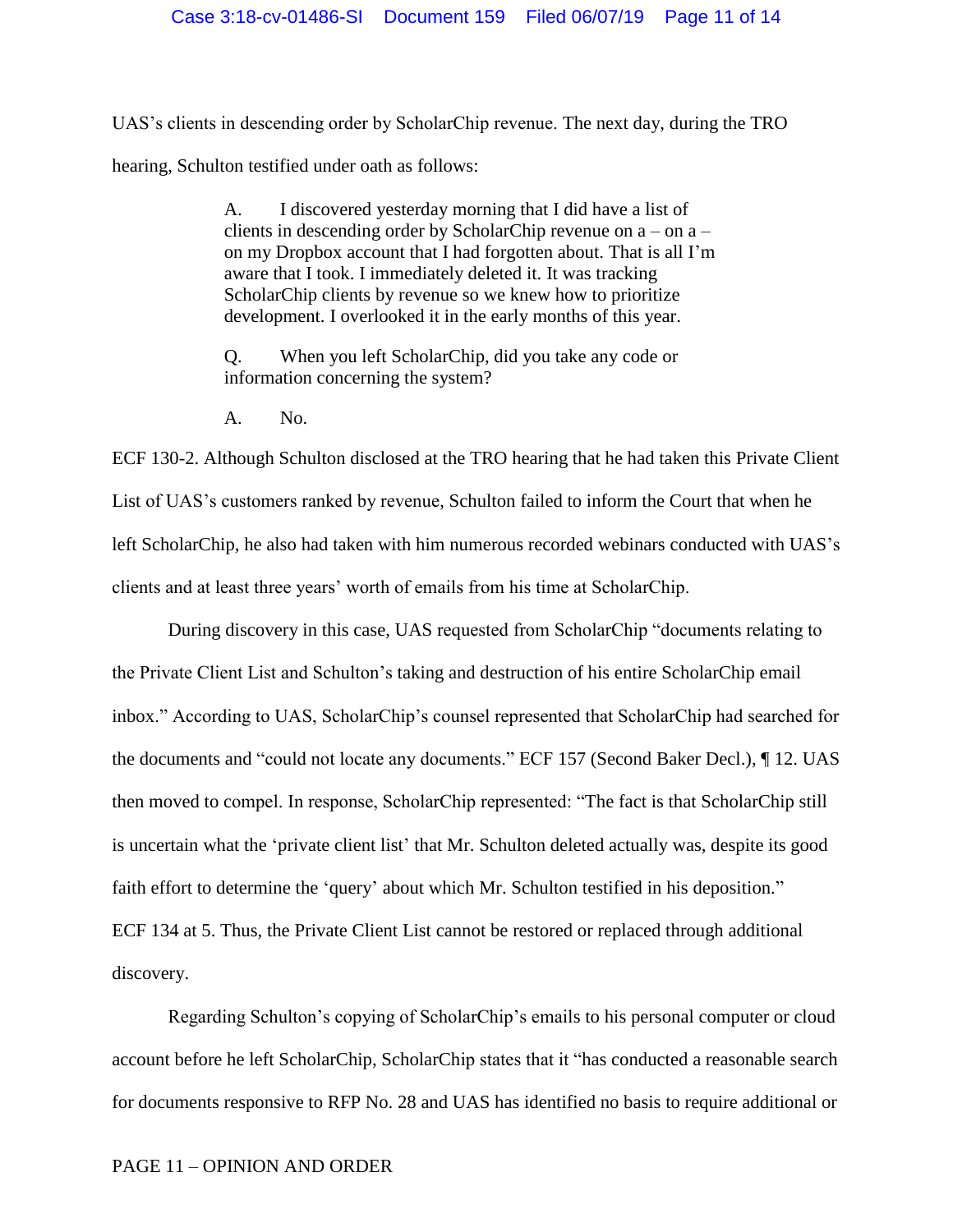deeper searching." *Id.* at 7.<sup>1</sup> Whether the missing emails and webinar recordings that Schulton copied to his personal computer and cloud account, kept after he left ScholarChip, and later destroyed can be restored or replaced presents a more nuanced question. UAS does not contend that ScholarChip has not kept and did not produce to UAS copies of Schulton's emails or the recorded webinars that Schulton conducted. What cannot be restored or replaced, however, is the precise set of emails and webinar recordings that were taken by Schulton when he left ScholarChip.

### **DISCUSSION**

Under Rule 37(e), as amended effective 2015, before sanctions may be imposed, a court must find that:

- 1. electronically stored information
- 2. that should have been preserved in the anticipation or conduct of litigation
- 3. is lost because a party failed to take reasonable steps to preserve it and
- 4. cannot be restored or replaced through additional discovery.

Fed. R. Civ. P. 37(3). These four threshold or predicate conditions have been satisfied. The Private Client List, the ScholarChip emails, and the webinar recordings are all electronically stored information. In March 2016, Shulton anticipated the possibility of litigation. By June 2017, litigation between UAS and ScholarChip had begun. In the fall of 2017, Schulton downloaded to his personal computer and personal cloud account the electronically stored information at issue. On March 7, 2018, with litigation pending between ScholarChip and UAS in federal court in New York, Schulton received a document subpoena, and his first act of

 $\overline{a}$ 

<sup>&</sup>lt;sup>1</sup> UAS's Request for Production No. 28 sought: "All documents and communications" relating to Schulton's transfer of his ScholarChip email inbox onto his personal computer and removal(s) therefrom, including any documents and communications relating to Schulton's reasoning for the transfer and removal(s)." ECF 124 at 10 n.10.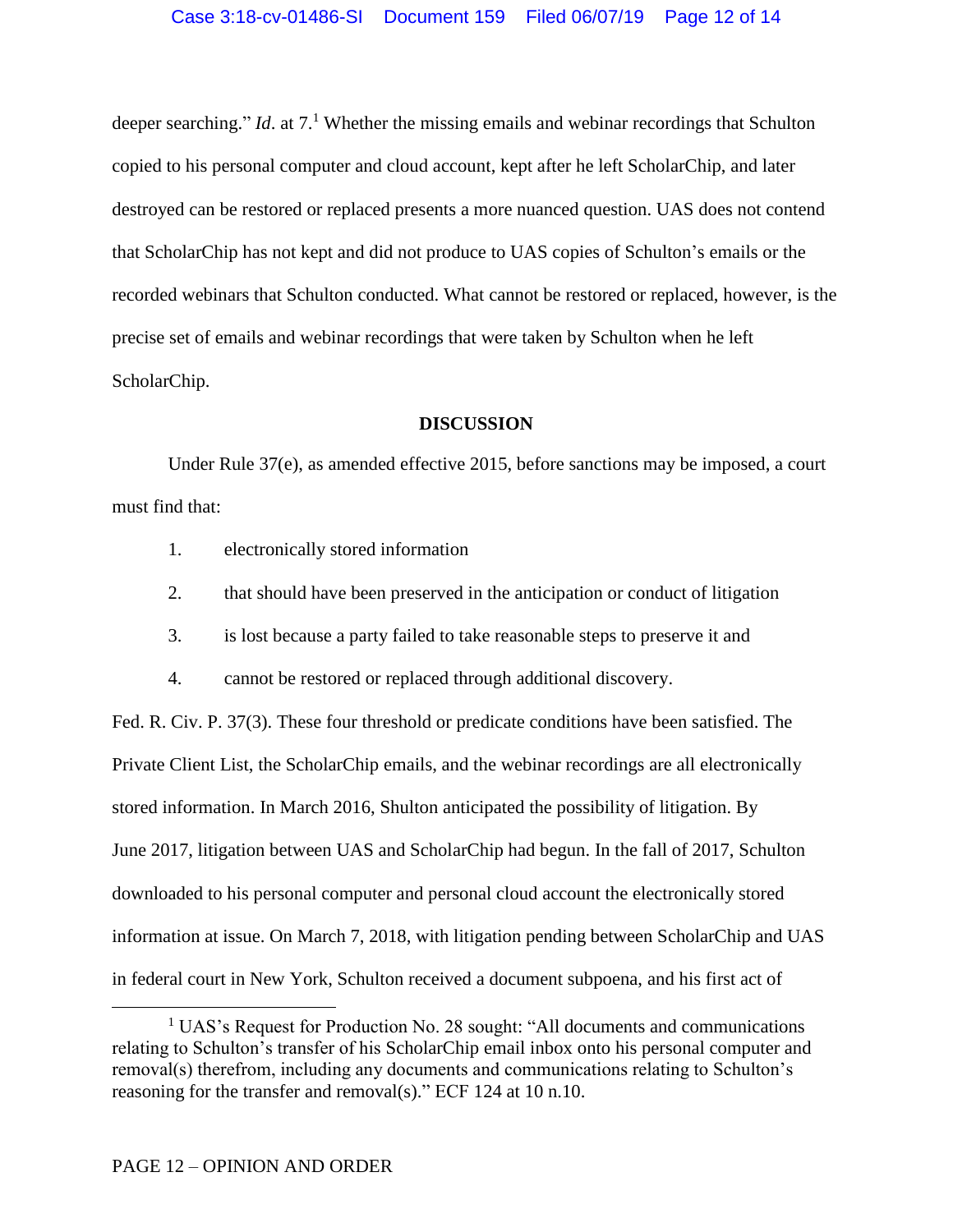## Case 3:18-cv-01486-SI Document 159 Filed 06/07/19 Page 13 of 14

spoliation occurred four days later, on March 11, 2018. Schulton's second act of spoliation occurred on April 9, 2018. In August 2018, UAS commenced this lawsuit in federal court in Oregon and requested a TRO, which was scheduled for August 22, 2018. The day before the TRO, Schulton committed his third act of spoliation. The Private Client List, the ScholarChip emails, and the webinar recordings all appear to be relevant to the several lawsuits. Accordingly, they should have been preserved in the anticipation or conduct of litigation. Further, intentionally destroying evidence satisfies the standard for failing to take reasonable steps to preserve that evidence. Finally, UAS has attempted to restore or replace through additional discovery the deleted information but has been unsuccessful. Thus, UAS has satisfied the four threshold elements under Rule 37(e).

Regarding the threshold for sanctions under Rule 37(e)(2), Schulton has admitted facts sufficient to support the conclusion that he acted with the intent to deprive UAS of the information's use in the litigation, at least to the extent of depriving UAS of the ability to prove precisely what Schulton took with him when he left ScholarChip's employment at the end of 2017. During his deposition, Schulton said that he deleted the ScholarChip emails (and presumably the webinar recordings) so he "could legitimately say [he had] no access" to these materials after he left ScholarChip, even though he did have access to those materials, at least until he deleted them. In addition, Schulton testified that he deleted the Private Client List on the day before the TRO hearing "because it's exactly the type of damning information that UAS wants to catch me with." At the minimum, a reasonable factfinder could conclude from these facts that Schulton acted with the intent to deprive UAS of the information's use in litigation.

Further, as noted previously, UAS need not show prejudice under Rule 37(e)(2). *See* Fed. R. Civ. P. 37(e)(2) advisory committee's note to 2015 amendment. Thus, the Court may instruct